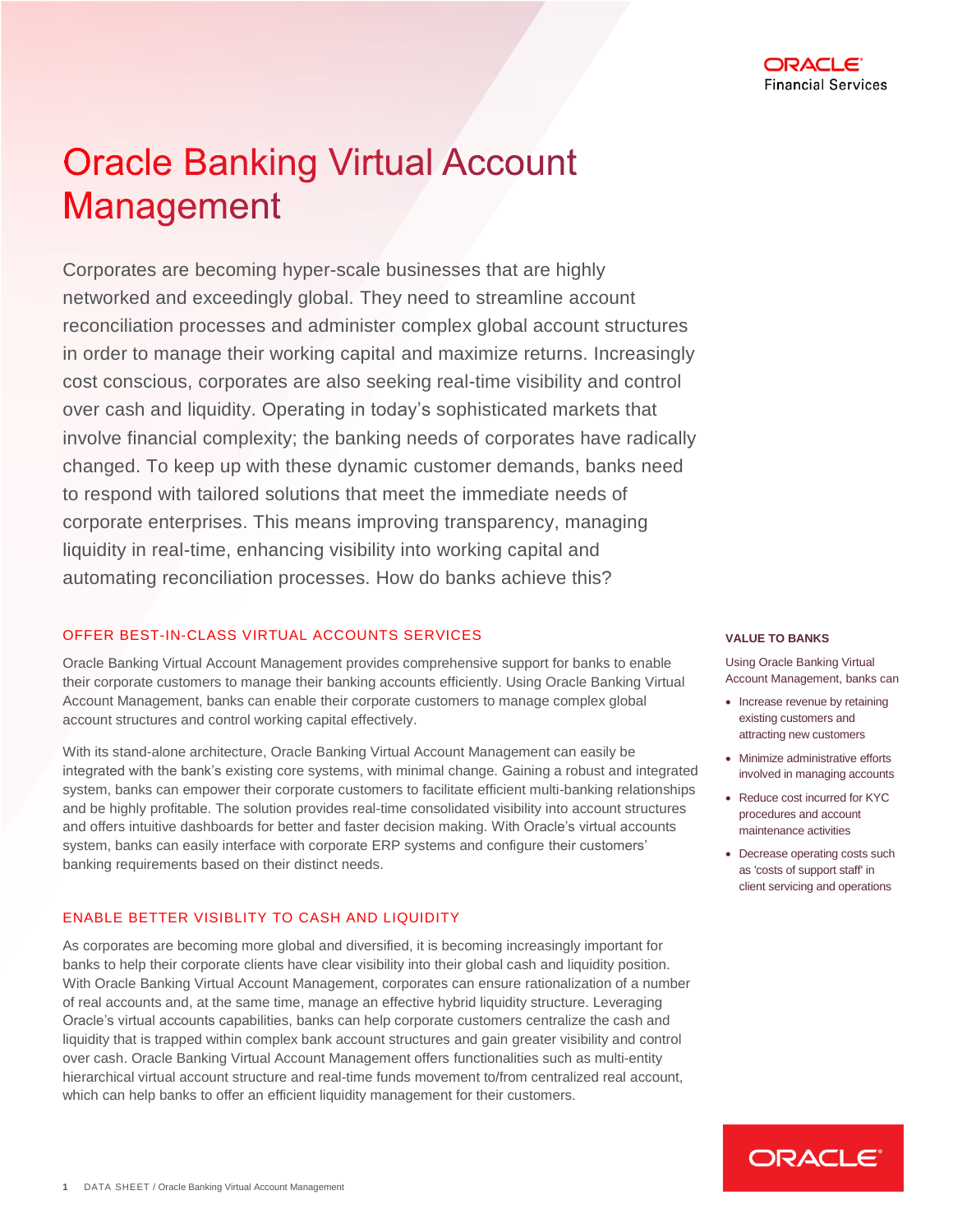#### CAPITALISE PAY ON BEHALF OF (POBO) AND COLLECT ON BEHALF OF (COBO)

With Oracle Banking Virtual Account Management, banks can enable corporate customers to conduct all their transactions seamlessly. Corporates can use Virtual accounts to make payments on behalf of (POBO) and receive collections on behalf of (COBO) from all business entities and locations. Oracle's Virtual Account solution also enables banks to transform the approach to cash management and facilitates easy segregation of inflow and outflow of funds for corporates.

#### ENABLE EFFICIENT ACCOUNT RECONCILIATION AND REDUCE COST

Oracle Banking Virtual Account Management helps banks offer their customers the ability to setup and manage their own account structures regardless of business unit, geography and currency they are working with. The solution allows a corporate to easily reconcile multiple accounts thereby effectively reducing costs associated in administrating accounts. Oracle's virtual accounts also facilitate easy segregation of inflow and outflow of funds and enable auto-reconciliation. With seamless and efficient reconciliation, corporates can optimize working capital in a cost-effective manner.

#### LEVERAGE VIRTUAL ACCOUNT IDENTIFIER

With Oracle's virtual account management solution, banks can leverage Virtual Account Identifier and gain the flexibility to maintain different rules for different corporates. With Virtual Account Identifiers banks can enable corporates to setup their own rules for payment routing that best suits their business needs. Corporates can easily identify the paying customer and the purpose of payments.

## OFFER PERSONALIZED AND CONSISTENT CUSTOMER EXPERIENCE

The solution offers capabilities that banks can deploy to empower their customers to define and manage their banking account structures at their convenience. Customers can take charge of their account structures across business units, geographies, currencies and enjoy a friction-free banking experience.

Oracle Banking Virtual Account Management offers pre-built RESTFul APIs enabling banks to provide user experiences specific to customer needs. The solution offers API services for opening/modifying/closing of virtual accounts, creating/amending account structures, viewing account hierarchy, performing transactions on virtual accounts and viewing transactions on virtual accounts. Leveraging Oracle Banking Virtual Account Management, banks can help corporates to build connected experiences and efficiently manage their banking accounts.

## LEVERAGE END-TO-END PRE-INTERGRATED CORPORATE BANKING FUNCTIONS

Oracle provides comprehensive support for corporate banking with functionality across deposits, loans, treasury, trade finance and corporate payments, thereby enabling banks to kick-start fullfledged corporate banking businesses in new geographies. Furthermore, Oracle's rich implementation experience across geographies ensures that the solution addresses critical requirements for each of the geographies that banks are planning to enter.

Oracle Banking Virtual Account Management is pre-integrated with Oracle FLEXCUBE, Oracle Banking Liquidity Management and Oracle Banking Payments which help banks offer comprehensive support for virtual accounts. Oracle also offers prebuilt interfaces with several market systems. It enables faster settlement through SWIFT network and offers easy interfacing with credit bureaus.

#### **VALUE TO CORPORATES**

Using Oracle Banking Virtual Account Management, banks can enable their corporate customers to:

- Eliminate the costs involved in opening and managing multiple accounts
- Provide access to real-time information and enable faster decision-making
- Enable easy reconciliation thereby effectively managing working capital
- Centralize cash and liquidity that is trapped in complex bank account structures
- Seamlessly manage transactions by enabling the real account holding entity to Pay On Behalf Of (POBO) and Collect On Behalf Of (COBO) virtual account holding entities
- Corporates can segregate their clients' money notionally and effectively manage their clients' money
- Effectively manage liquidity and gain greater visibility and control over cash
- Facilitate easy tracking of inflow and outflow of funds and enable auto-reconciliation of receivables and payables